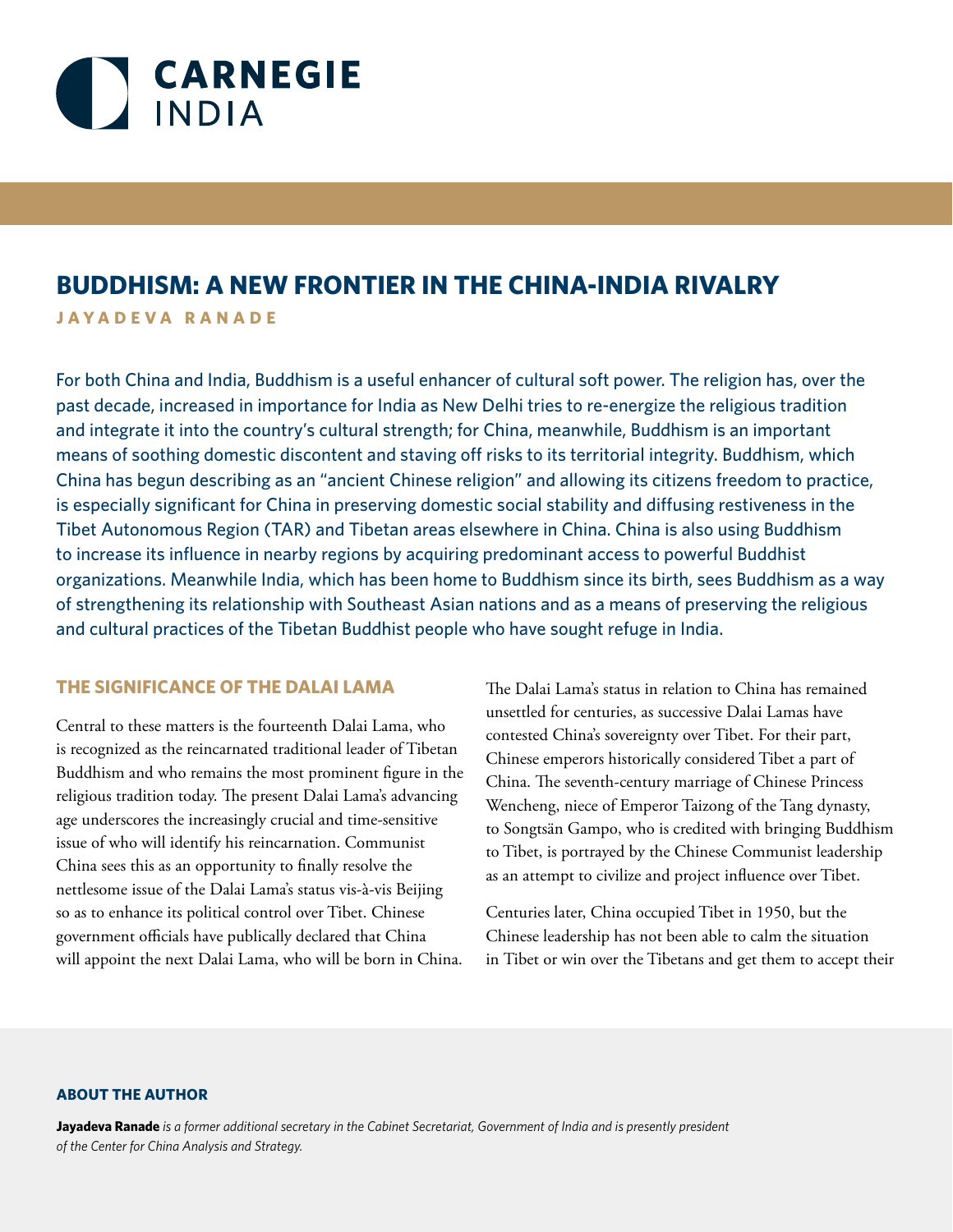presence. In fact, Beijing has long feared the possibility of a secessionist movement in Tibet. As a result, Beijing is keen to have the fourteenth Dalai Lama return to China before his death as a symbolic recognition of Chinese sovereignty over Tibet. Failing that, China is intent on appointing the next Dalai Lama in an attempt to try to directly control the Tibetan religious hierarchy under his leadership. Apart from the Dalai Lama, China, incidentally, hosts the Panchen Lama—the second highest ranking figure in Tibetan Buddhism—as well as 870 *rimpoches* (also known as *tulkus* or living Buddhas).

#### **INDIA'S BUDDHIST LEGACY**

Like China, India has deep historical connections to Buddhism, which modern policymakers can draw on in efforts to enhance the country's soft power. Buddhism has provided a quiet but resilient foundation to India's centuriesold cultural links to countries in South, Southeast, and East Asia. India is the birthplace of Buddhism, and the religion is part of India's spiritual heritage. When India was at the height of its power, Indian priests and scholars travelled abroad and spread Buddhism widely: across Tibet and China and then on to Japan, and throughout Southeast Asia via Sri Lanka. Tibetan Buddhism in particular spread northward to Tibet and China, while the Theravada school of Buddhism was promoted in South Asia and throughout Southeast Asia.

Buddhism's influence remains present in Indian art, culture, and architecture. The three lions of the Ashoka pillar, which independent India adopted as its national emblem, are a symbol of the impact of Buddhist thought on the country and its people. As of 2011, there are over 8 million practicing Buddhists in India.

India has ties to Tibetan Buddhism through its own sizable Tibetan community. The first major wave of Tibetans arrived in India from Tibet with the fourteenth Dalai Lama in March 1959.1 Following the Chinese occupation of Tibet in 1950 and the Dalai Lama's flight to India in 1959, high-ranking Tibetan religious leaders, members of the Tibetan nobility, and ordinary Tibetans continued to flee to India, mainly via Nepal. Today, India remains home to the fourteenth Dalai Lama and the heads of all four main sects of Tibetan

Buddhism, namely the Gelug, Kagyu, Nyingma, and Sakya, in addition to the many other high-ranking Tibetan lamas. The main monasteries of these four sects are all, however, located in Tibet.

## **BUDDHISM IN INDIAN AND CHINESE DIPLOMACY**

India has been promoting Buddhist thought and culture in recent years. In November 2011, with assistance from the Indian government, an organization called the Global Buddhist Congregation (GBC) helped bring representatives of a multitude of Buddhist traditions together in one overarching body. Roughly 900 patriarchs, supreme patriarchs, and high-ranking monks of various Buddhist traditions from around the world attended the GBC in New Delhi, making it one of the largest gatherings of Buddhist leaders since the time of King Asoka (268–232 BCE). The gathered heads of the Buddhist organizations agreed that there was a need for a centralized body to interpret issues concerning Buddhism, including the preservation of the traditions and practices of various sects. As an outcome of the conference, the International Buddhist Confederation was established to further these objectives by promoting research and popularizing Buddhist practices and traditions.

A few years earlier, China had begun hosting its own international Buddhist gatherings in the mid-2000s, known as the World Buddhist Forums (WBF). The first was held in Fujian Province in 2006 and three subsequent gatherings have since been held respectively in Wuxi (in Jiangsu Province) in 2009, in Hong Kong in April 2012, and again in Wuxi in 2015. The WBF aims to convey to Buddhist populations in China and neighboring countries that the Chinese Communist authorities approve of Buddhism. A large number of Buddhist religious monks, scholars, and other figures, including some from India, have been invited to the WBFs. These periodic gatherings are reflective of China's effort to raise the profile of the China-appointed Panchen Lama, Tibetan Buddhism's second most influential figure, and convince Buddhists to accept him as the rightful holder of this position. Beijing has not invited the Dalai Lama to the World Buddhist Forums on the grounds that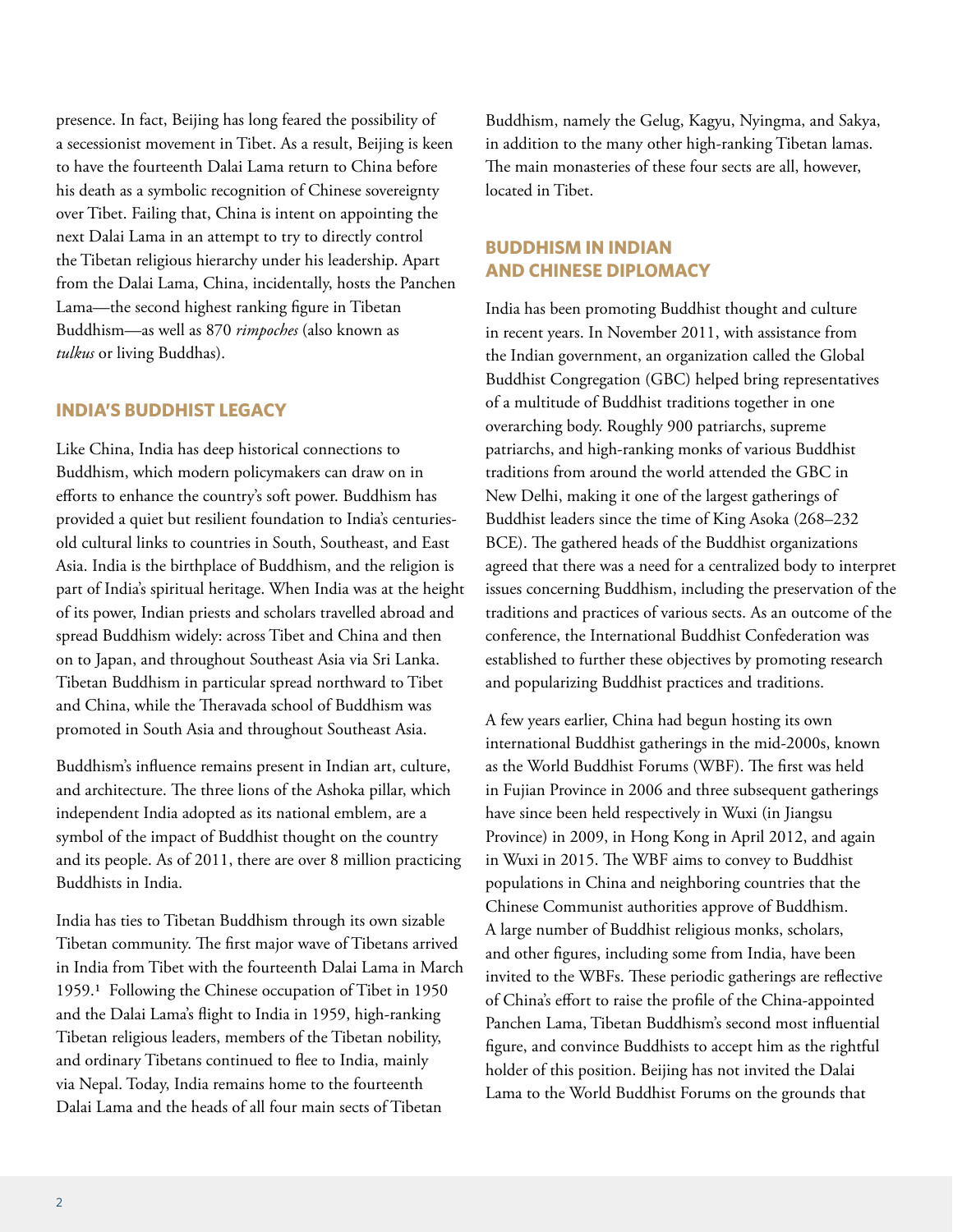he is a "disruptive element."2 The GBC hosted in India in 2011 impacted China's efforts and the WBF in 2012 was a muted affair.

On occasion, Tibetan Buddhism has drawn attention to the ongoing border dispute between China and India. Uyghen Thinley Dorje, another prominent Tibetan Buddhist figure in exile in India, visited the Indian state of Arunachal Pradesh in November 2016; he is recognized by the Dalai Lama and Chinese authorities as the Gyalwa Karmapa (head of Tibetan Buddhism's Kagyu sect). China is especially sensitive to Indian political figures and the Dalai Lama visiting this state, which it claims is part of China. The Dalai Lama's planned visit to Arunachal Pradesh in April 2017 is being interpreted by Beijing as indicative of New Delhi's willingness to assert its sovereignty despite predictable Chinese protests. In March 2017, India is hosting a Buddhist conference in Nalanda meant to advance efforts to bring together all Buddhist lamas into the fold. Hosted by the Indian Ministry of Culture, the gathering is convening prominent Buddhist monks from over thirty countries including Bangladesh, Cambodia, Sri Lanka, and Vietnam. The Nalanda conference will likely enhance India's standing in the Buddhist community.

Meanwhile, since Prime Minister Narendra Modi took office in 2014, the Indian government has made Buddhism an element of its bilateral diplomatic efforts, which have been particularly noticeable with Japan and Mongolia. Modi has put Buddhism on India's diplomatic agenda with Japan. In August 2014, for instance, Modi visited two ancient Buddhist temples in Japan, and Buddhism was mentioned in the joint statement after a subsequent visit to Japan in November 2016. Private organizations have been involved in these efforts as well. In September 2015, for example, the International Buddhist Confederation, the Vivekananda International Foundation, and the Tokyo Foundation put together a joint Buddhist and Hindu three-day conclave on conflict avoidance and environment consciousness.

Buddhism also factors into India's diplomacy with Mongolia. It is worth noting that since the Mongol ruler Altan Khan first conferred the title of Dalai Lama on the Gelug monk Sonam Gyatso in the late sixteenth century, subsequent

Dalai Lamas have looked to the Mongol rulers for support. Mongolia's unique link to the Dalai Lama lends special significance to Prime Minister Modi's visit to Ulaanbaatar in May 2015. Modi's visit involved numerous references to India and Mongolia's shared Buddhist connection. Two examples were his speech to the Mongolian parliament, which mentioned the Buddha and Buddhism seven times, and his visit to the Gandantegchinlen monastery.

Mongolia's special link with the Dalai Lama has, at times, complicated the country's relations with China. In November 2016, for instance, Mongolia welcomed the Dalai Lama despite stern Chinese warnings not to do so. The Dalai Lama pointedly utilized the four-day visit to exercise his religious authority by approving and authenticating the identity of the tenth incarnation of the third-highest ranking lama of Tibetan Buddhism, the Jebtsundamba Khutuktu, who now resides in Mongolia.

By comparison, other countries in Asia—including Myanmar, South Korea and Vietnam—that have strong links to Buddhism have not permitted a visit by the Dalai Lama. Myanmar and Vietnam, though strongly Buddhist, follow the Theravada tradition and are especially careful of Beijing's sensitivities about the Dalai Lama. Like China, Vietnam is a Communist country, although the country's Communist party allows its members to practice religion and many of them are Buddhist. South Korea, meanwhile, has adopted a form of Buddhism that blends elements of Mahayana with its own distinctive characteristics.

## **CHINA'S EFFORTS TO SHAPE TIBETAN BUDDHIST POLITICS**

Since the fourteenth Dalai Lama began travelling abroad around 1980 to familiarize people with the Tibet issue and lobby for the Tibetan people, the Chinese Communist Party (CCP) has reacted to his actions and labelled him a "separatist."3 As China has grown economically and militarily stronger, its protests have grown more strident. Since 2007, China has been trying to undercut the Dalai Lama's influence and isolate him by pressuring foreign leaders and governments not to officially receive the Dalai Lama. Failure to comply has resulted in China taking punitive economic measures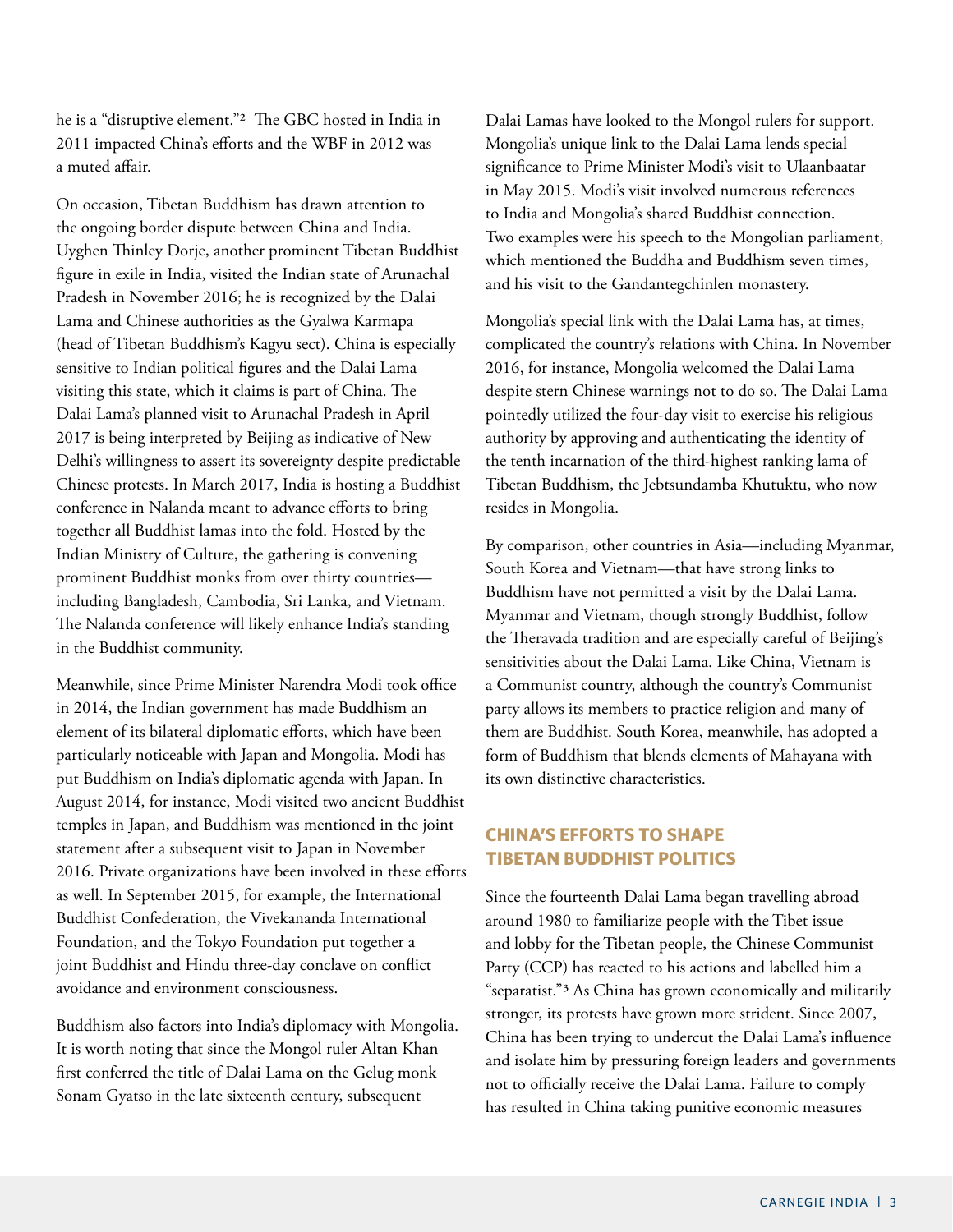that typically prompt an appreciable drop in foreign direct investment or exports for periods of at least six months to a year. This has often been accompanied by a suspension, or freezing of diplomatic contact, until an apology has been tendered.4 Beijing has toughened the policy in the past couple of months to include meetings with the sikyong, or prime minister, of the Tibetans in exile. The Dalai Lama issue has also, since 2007, begun figuring more prominently as a bone of contention in interactions between India and China at the official Track I and unofficial Track II levels.5

There are major reasons for increased Chinese concern. Beijing believes that what it deems to be hostile foreign forces will use the Tibetans to stir up trouble inside China. Beijing wants to avoid having a situation in which there are two Dalai Lamas, like the situation that exists in the case of the Panchen Lama; Beijing feels that this would inflame internal tensions.<sup>6</sup> In the case of the Panchen Lama, though, the individual recognized by the fourteenth Dalai Lama as the Panchen Lama is in Chinese custody and kept away from public gaze while China tries to persuade the Tibetans to accept Gyancain Norbu, the individual appointed by China. China persists with its efforts to persuade the fourteenth Dalai Lama to return to spend his "last days" in his "motherland."

China has sought to bolster its claims of being a country with a strong Buddhist heritage. In 2008, Chinese archaeologists discovered a skull bone of the Buddha inside a model of a stupa made of sandalwood, gold, silver, and gemstones, which was then interred in a temple in Jiangsu Province.

China's efforts to undermine the Dalai Lama's influence also have included supporting Shugden worship, which he banned in 1996. Chinese authorities have supported worshippers of the Shugden deity, disbursed generous subsidies to their monasteries, and instigated Shugden groups in India and elsewhere to initiate litigation against the Dalai Lama and stage protests to harass him. The Chinese government even invited prominent Tibetan Buddhist monks known to be Shugden practitioners, or otherwise critical of the Dalai Lama, to the sixtieth anniversary celebrations of what it describes as the peaceful liberation of Tibet to embarrass the Dalai Lama.

Moreover, China has been steadily trying to acquire influence over the various Tibetan Buddhist sects and subtly get them to break ranks with the Dalai Lama. China has consistently favored the Kagyu sect, which is numerous in western Tibet; in Himachal Pradesh, Ladakh, and Sikkim in India; and in Bhutan. Journalists based in Jammu and Kashmir claim that the Chinese are also discreetly supporting the Drukpa Kagyu Rimpoche in Ladakh, who has made little secret of his differences with the Dalai Lama and has been urging supporters not to flock to the Dalai Lama when he is in Ladakh or participate in the Dalai Lama's teachings.

## **BUDDHISM IN CHINA AND INDIA'S NEIGHBORHOOD: THE CASE OF NEPAL**

One neighboring country where China is using Buddhism to expand regional influence is Nepal. China's interest in Nepal is primarily because of the nearly 20,000 Tibetans residing there. Additionally, a number of people of Tibetan origin live in the northern fringes of Nepal bordering Tibet. China has serious apprehensions that what it refers to as hostile foreign forces—an oblique reference to the United States and India—may use Nepal as a base to create disturbances inside Tibet. China has expanded its influence in Nepal, and its embassy now interacts directly with Nepal's police to restrict the activities of Tibetans resident there. China has specific interest in Lumbini, the birth place of the Buddha, which lies in Nepal just across the border with India. As a high-ranking Chinese official once told a Nepali reporter, "We visit Nepal because you have Lumbini, the birthplace of Buddha."

Nepal has been the site of ongoing efforts by Beijing to oversee, or at least influence, the selection of Tibetan Buddhist religious leaders. It has successfully blocked the Dalai Lama in Nepal. In fact, in 2012, Nepal's then culture minister, Minendra Rijal, said the Dalai Lama might visit Lumbini sometime in the future after "the leadership of China will find ways to deal with His Holiness the Dalai Lama, which will be respectful of the Chinese people." Meanwhile, the Sakya Tibetan Buddhist lineage and its subsects were permitted, after approval from Beijing, to become the only sect to hold Monlam celebrations in Lumbini. The Nyingmapa sect too has accepted Beijing's contention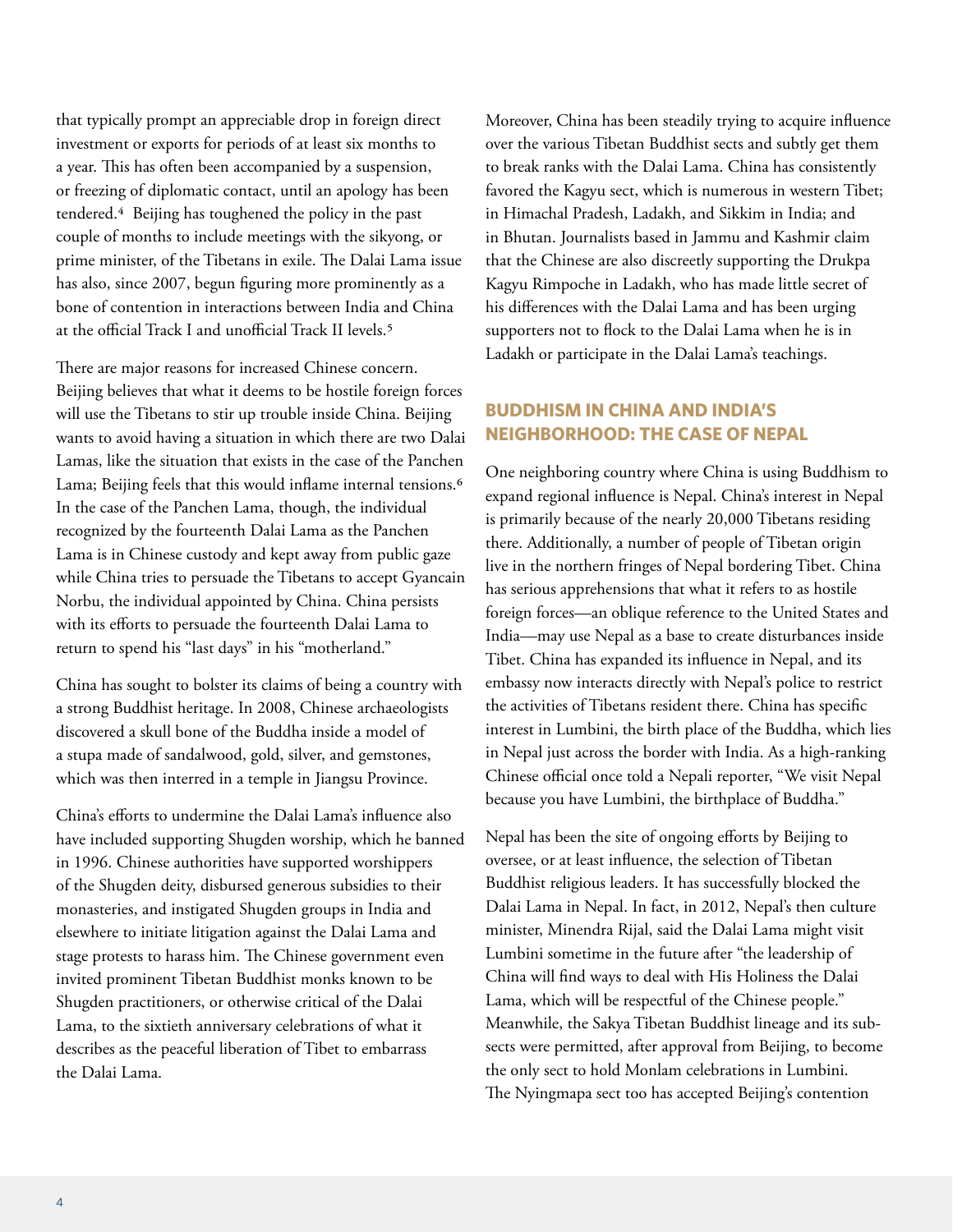that it alone has the authority to choose and recognize high-ranking monks and followed the procedure prescribed by Beijing to secure its approval for Penor Rimpoche's reincarnation and enthronement in 2014. The Kagyu sect negotiated with Chinese authorities in mid-2014 when they insisted on performing the last rites of Shamar Rinpoche, the fourteenth Shamarpa and second highest spiritual figure of the Karma Kagyu Tradition of Tibetan Buddhism in Nepal. Initial approval accorded by the Nepali embassy in New Delhi was withdrawn under pressure from the Chinese embassy in Kathmandu, which objected to the presence of a representative of the Dalai Lama who was to accompany the body to Kathmandu and preparations by the Tibetan community for a rally in Kathmandu's Bouddha area. The approval was later restored.

China's interest in Lumbini first became public in June 2011, when a Chinese government-sponsored nongovernmental organization (NGO), the Asia Pacific Exchange and Cooperation Foundation (APECF), proposed a \$3 billion plan to develop Lumbini to the Nepalese government. The plans included hotels, an airport, and a Chinese-managed Buddhist university and seminary. Xiao Wunan, a senior CCP cadre who till his retirement late last year was a deputy director in China's National Development and Reform Commission in western China, was executive vice president of the foundation. The appointment of Pushpa Kamal Dahal, better known as Prachanda, who is the current Nepalese prime minister, as vice chairman of the APECF, emphasized China's interest in Nepal. While the APECF's proposal has been kept in limbo, the Nepalese government is unwilling to reject China's proposal. The establishment of the Greater Lumbini National Development Directive Committee under the chairmanship of Prachanda is indicative of this. To canvass support for the development of Lumbini, Chinese government-sponsored NGOs have since tried to co-opt prominent Nepal politicians and have appointed Madhav Kumar Nepal and Sujata Koirala to boards of Chinese NGOs. In 2013, the Buddhist Association of China, whose vicepresident is the Beijing-selected Panchen Lama, announced plans to take over coordination of the Lumbini project. While more limited in its scope as compared to the APECF proposal, efforts have not moved beyond the planning stages.

Additionally, there are many Tibetan Buddhist monasteries strung across the entire length of the Indo-Himalayan belt that exercise almost unmatched influence on the local populations in their jurisdictions. Monasteries like Hemis in Ladakh and Tawang in Arunachal Pradesh own considerable property and large tracts of land. The latter could at some stage become a nettlesome issue in negotiations between India and China. Viewed together with China's attempts to set up a monastery, seminary, and nunnery in Lumbini to educate and train young monks free of cost, there is a real possibility that China will use them to try and increase its influence along India's northern borders.

There are other concerns for the Dalai Lama's supporters and China too. Credible reports indicate rivalries within the Dalai Lama's office have grown.7 Gaining quiet momentum among foreigners supporting the Dalai Lama and the Tibet cause, as well as foreign-based Tibet support groups, is the view that India-based, or Indian Tibetans, are grabbing all political power in the wider community of the Dalai Lama's sympathizers. Implicit in this perspective is the suggestion that political authority should be shared, but it is unclear as to precisely with whom. The Chinese Communist leadership too appears to have become nervous at the rapid growth in the number of Buddhist adherents in China. Recent reports point to the authorities tightening the monitoring of the activities of Buddhist monks, especially of Tibetan Buddhist monks, and enforcing regulations restricting their activities and the places they can visit.

Buddhism is an intrinsic part of India's spiritual heritage. India's outreach to countries in Southeast Asia will be reinforced by Buddhism. Meanwhile, the presence of the heads of the various Tibetan Buddhist sects in India will enrich Buddhism and strengthen India's bonds with Buddhists around the world. The demographic changes taking place in China similarly make Buddhism increasingly relevant. China's leadership considers the return of its Tibetan Buddhist religious figures important for the country's stability. Beijing can be expected to continue to try and enhance its soft power by claiming a strong Buddhist heritage and strengthening its outreach to Buddhist populations within and outside its borders.